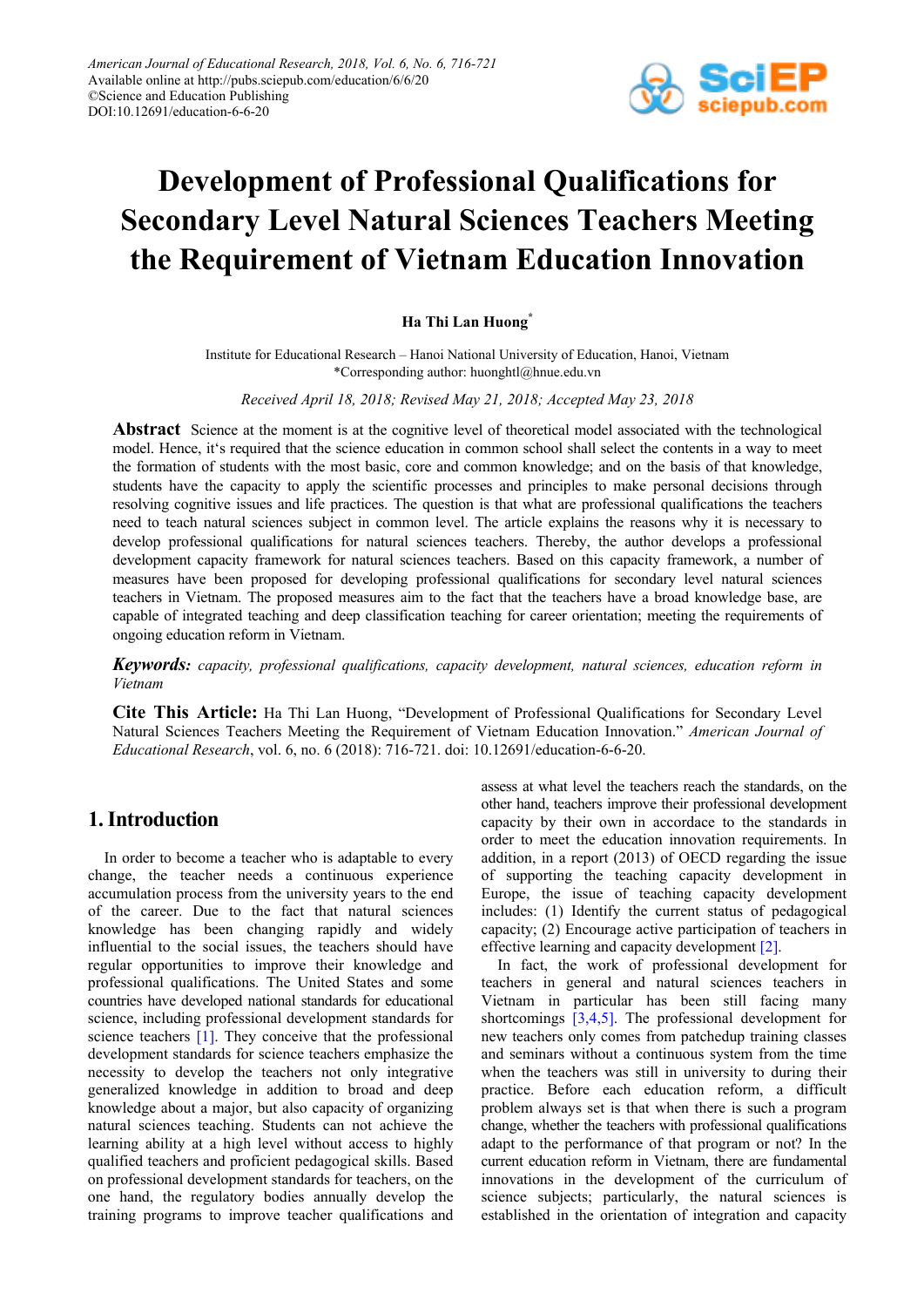development of learners [\[6\],](#page-5-3) the issue of fostering and developing professional qualifications for natural sciences teachers is a difficult problem set for teacher training institutions and educational administrators and natural sciences teachers themselves. The article has developed a professional development capacity framework for natural sciences teachers; thereby propose a number of measures to develop the professional qualifications of natural sciences teachers in secondary school in Vietnam, meeting the requirements of current education reform.

# **2. Content**

# **2.1. What is The Professional Development for Natural Sciences Teachers?**

Professional development, in the broad sense, is the professional capacity development of a teacher. More specifically, "professional development is the growth of the profession that a teacher achieves, is a result of mastering the experiences and experiments of teaching activities of the teacher in a systematic manner" [\[7\].](#page-5-4) For many years, the professional development in a temporary manner has not become a sustainable career development strategy for teachers. Just for recent years, the professional development of new teachers has been seen as a long-term process, including the regular opportunities and experiences, has been planned in a systematic manner. This change is very impressive, many adjectives are used to evaluate this concept as a "new image" of the teacher staff's regular learning, which is a "new form" of teacher education, "revolution" in education, and even "new model" of professional development [\[8,9\].](#page-5-5) 

Professional development for natural sciences teachers includes targeted, systematic and continuous processes and activities designed to gradually improve the knowledge, skills and professional attitudes of teachers; thereby will improve the quality of natural sciences learning of students. The professional development for natural sciences teachers shall begin from the training process and then broaden the knowledge base in which the core contents are the principles and processes of natural exploration. On the basis of that knowledge base, the teachers are trained and fostered in teaching Natural sciences in the direction of the formation of common, core and fundamental knowledge in the stage of basic education; Physics, Chemistry and Biology will be in the direction of professional classification in high school. In addition, the professional development of natural sciences teachers must be accompanied by the development of natural sciences pedagogical professional knowledge development as well as development of life-time learning capacity for themselves to adapt to educational reforms in different periods [\[10\].](#page-5-6)

# **2.2. Why Professional Qualifications for Natural Sciences Teachers Shall be Developed**

## **2.2.1. Function of a Teacher has Been Changed**

The boom of information and communications technology has created new means of communication, broadened learning opportunities and ability. Each person can learn in various forms according to their appropriate ability and conditions. The teaching in school hasn't been the only and primary source of information for everyone anymore. In this context, the school education still plays a decisive role, not only in the transfer of knowledge but also the sustainable development of self-learning, self-development and self-adoptation. The role of school education is to make the younger generation acquire targeted, selective and systematic knowledge. In the event the science, technique and technology has made rapid change in socioeconomy that leads to a shift in value, the teachers not only tranfer knowledge but also have a mission to develop emotion, attitudes, behaviors, capacity of mastering and applying that knowledge for solving practical problems of social life.

UNESCO believes that the role of the  $21<sup>st</sup>$  century teachers has been changing in the direction of taking over more functions, taking greater responsibility for choosing educational contents, changing from the transfer of knowledge to the organization for students to act for gaining knowledge, attaching importance to the teaching in form of individual differentiation, making maximum use of diversified knowledge sources in society. They have to know to use information technology and technical means for teaching, self-study in order to constantly improve their professional qualifiations. It's required to cooperate with colleagues more closely, have skills of teamwork, communication, behavior in social relationships, with parents, students, and social organizations. The teachers are needed to widely participate in the activities in and out of school... [\[11\].](#page-5-7) The Paris Conference on Higher Education summarizes the request for a "NEW TEACHER" that he/she shall master new information technology and and communication environment and prepare psychologically for a basic change in their role". The role of teachers in modern school has been expanded, not only as an educator but also as a pragmatist in the practice of the school, social innovator and life-time learner. This suggests that promoting the professional development of teachers is a vital requirement of the school and the teaching profession as well as teachers themselves.

## **2.2.2. Development of Professional Qualifications for Teachers is a Continuous Process**

The scientific knowledge of human beings has been constantly changing in quality and quantity. It is calculated that in the 1970s of the previous century, the human knowledge doubled in the cycle of 8 to 10 years, however, today the cycle is only about 4 years. This creates the contradiction that knowledge is taught to students at common school is not enough and quickly backward and in the future can be used little or hardly used by students. That contradiction is only resolved when, in their professional activities, the teachers not only serve as a communicator of knowledge but also those who organize, direct, suggest, arbitrate for activities of learning, exploring, help students to gain new knowledge by their own. Therefore, the teachers must inevitably self-develop, self-foster, self-train to supplement and update knowledge. In other words, teachers have to follow life-time learning for teching career.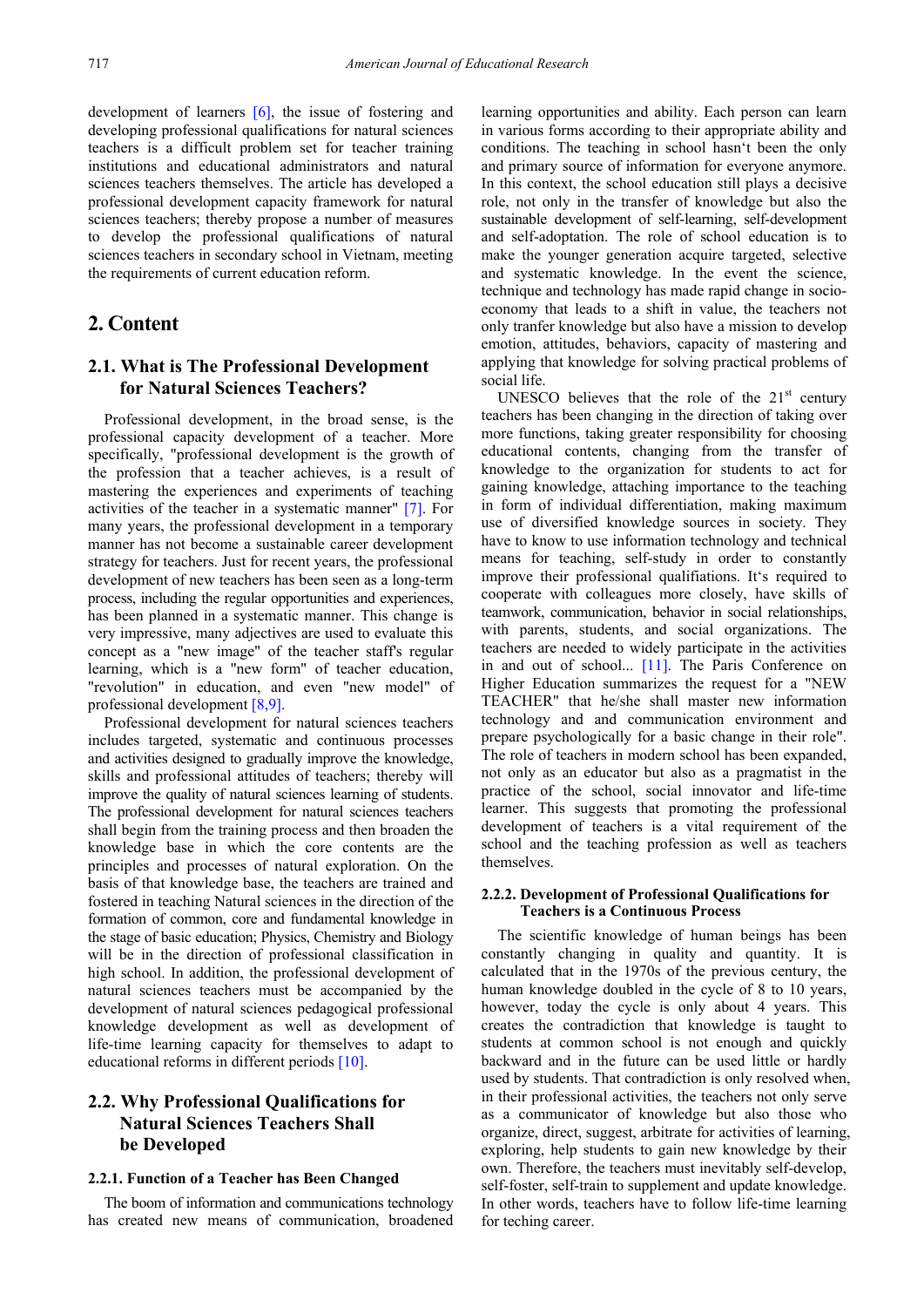Professional development for teachers is considered as two periods of a continuous, life-long process of professional activity; including initial training at pedagogical universities and fostering and development of teachers during their practice [\[12\].](#page-5-8) In these two periods, initial training is a basis, laying a firm foundation for the gradual fostering and development of teachers later. In order to do this, the initial training must form the quality and capacity of selfstudy. During their practice, teachers must develop their profession by self-study including the process of detecting, recognizing the things they need for their career, then to find an appropriate learning method for self-fostering and improve their professional qualifications.

## **2.2.3. Professional Development for Natural Sciences Teachers Based on the Characteristics of Natural Sciences and to Meet the Requirements of New Common Education Curriculum in Vietnam**

People have been currently immersing themselves in an environment of products of scientific research. These are concepts, principles, scientific doctrines; are diversified, increasingly variable and additional technological products, in which the products of natural sciences occupy the majority. The history of the natural sciences development of mankind can be divided into three periods: (1) Period of product descriptive science was recognizing, describing objects and phenomena; (2) Period of experimental science, mankind had scientific concepts, rules and theorems; (3) Period of top science, mankind established the most common and core concepts, categories, scientific principles; processes, models for world exploration and technological design; cognitive methods, universal methodological thinking. Hence, in natural sciences teaching, it's required to educate students to understand that the science is a continuous human activity that constantly changes and develops; it's needed to understand the nature of science, history of science attached with the history of scientific views, origins of science.

Today, modern natural sciences has the following characteristics: (1) The advancement of theoretical research attached with technological progress or narrowening the gap of applied inventions; (2) Trend of integrating many fields in both theoretical and applied researches (boundary between fields of science is not clear anymore); (3) Specific understanding and concepts become cause and effect. Thus, the contents of natural sciences education in the common school shall shift from the specialized knowledge in the single subjects to formation of generalized concepts that in essence reflect the most general principles of the natural world and the natural exploration ability through the integration of different knowledge and skills in the context of solving cognitive and practical issues  $[13]$ . This shift reflects the shift in the scientific development of humanity: the period of the descriptive science –period of experimental science – period of the science forming generalized models that reflect the natural principles. Understanding the natural principles, the process of natural exploration including the activities such as: observing, asking questions, stating assumptions, performing the exploring plans and reporting the results, applying such study results for practical circumstance,... are the structure of scientific capacity that science education in modern school needed to form for students.

Therefore, the professional development of natural sciences teachers shall be based on the characteristics of natural sciences. Moreover, Vietnam's issued general common education program emphasizes on establishing the the program in an orientation of developing qualities and competencies of students, creating a learning and practicing environment to help students harmonious physical and mental development [\[6\],.](#page-5-3).. In secondary level school, the natural sciences is a compulsory subject taught from grade 6 to grade 9 with a total of 140 lessons/school year. The natural sciences curriculum aims to educate the fundamental and core knowledge that is needed for everyone as a foundation for learning, career differentiation and orientation at the high school level. In elementary and secondary school, the contents aren't differentiated early because these ages avoid the deep, narrow differentiation for students to have a unified and general understanding of the natural world. In order to meet this goal, natural sciences content will be defined as the basic principles of nature: structure, system, diversity, interactivity, mobility and variability. The specific contents shall be designed specifically based on these principles for 9 major themes as mentioned above. The contents of Physics, Chemistry, Biology, the Earth and the sky are integrated according to these natural principles. In simple terms, it is possible to understand: the knowledge of Physics, Chemistry, Biology, the Earth and the sky are evidences clarifying natural principles, materials for connection in various logics in organizing the process of natural exploration; in resolving cognitive and technological issues; issues affecting personal and social life.

With the need for innovation, the education sector in Vietnam must train and foster professional development for the teachers teaching the subject of natural sciences (called natural sciences teachers) so that they can teach through contents and cirricula of natural sciences subject.

## **2.2.4. Professional Development for Teachers Teaching the Subjects under the Field of Natural Sciences in Vietnam Still Faces Many Shortcomings**

Currently, in the common education program of Vietnam, the field of natural sciences includes three subjects: Physics, Chemistry, Biology. The teaching of these subjects is usually undertaken by three specially trained teachers. Therefore, the contents for fostering only focus on new and difficult issues in school but not yet foster the connective and integrative topics among three subjects.

The professional development for teachers in general and natural sciences teachers in particular has traditionally been imposed by macro-level administrators; failing to meet the needs of teachers by region and the needs of each level; It is still patchy and not systematic to ensure sustainable development. The process of frequent self-fostering in school for teachers is provided mainly through professional activities by groups and grades and in a way of performing the lesson units in the curriculum ; however, the fostering methods are not attractive ; The quality and effectiveness of regular fostering classes are not high. There is no no differentiations related to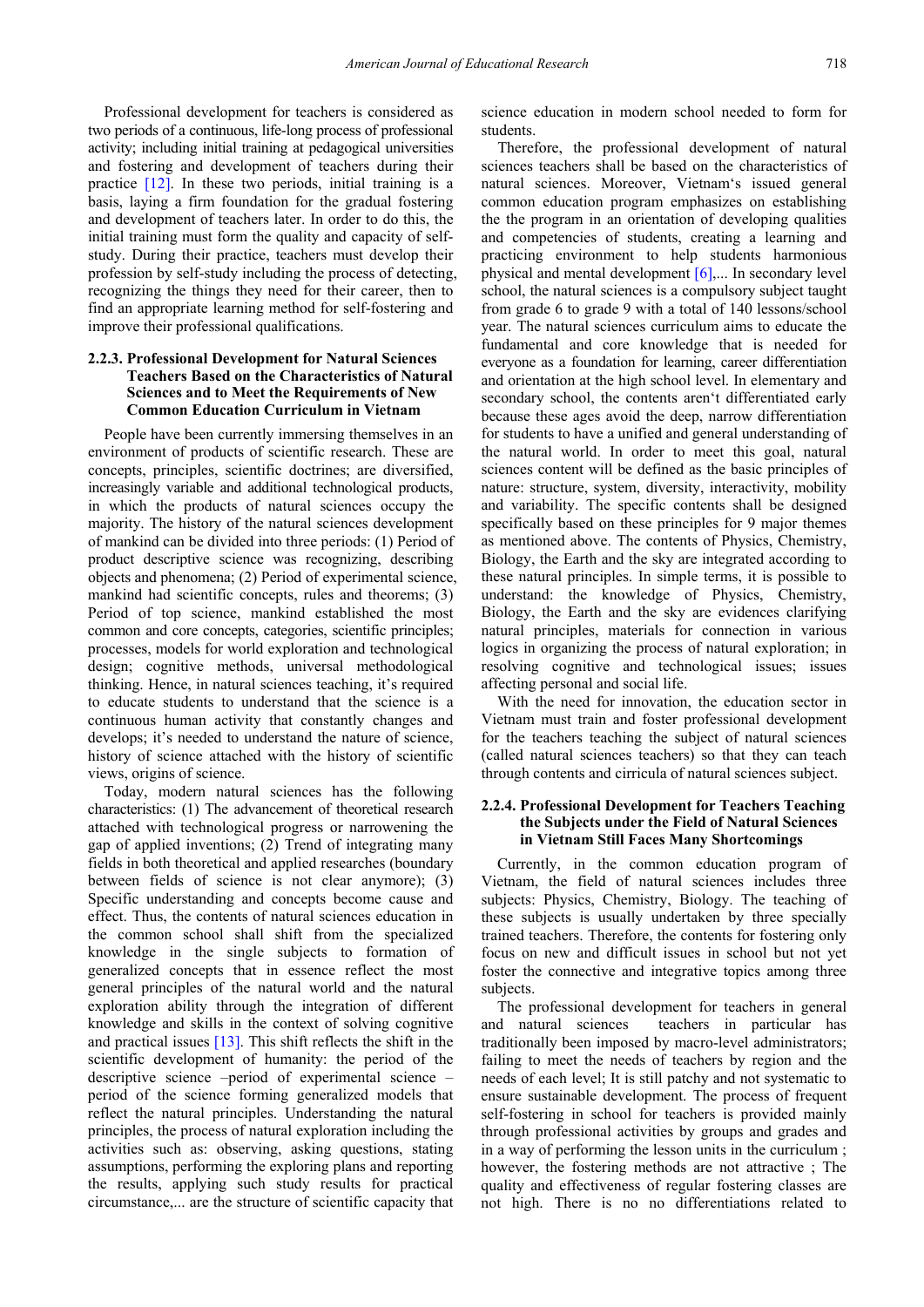objectives, content and manner of regular training for teachers in the different qualifications [\[14\].](#page-5-10)

The set question is, in coming educational reform period, how we have to do in order to overcome the limitations and inadequacies in the work of professional development for natural sciences teachers from the direction of the education industry on this work to the perception and actual actions of the teachers.

# **2.3. Establishment of Professional Development Capacity Framwork for Natural Sciences Teachers of Secondary School**

The scientific argument for building a professional development capacity framework for natural sciences teachers is: a teacher teaching natural sciences can not fail to have a broad and general knowledge of the principles, natural processes; In addition, they must have an in-depth knowledge in a broad knowledge base. Understanding a scientific and technological major shall go beyond the scope of the scientific specialty, is a requirement of modern science and technology. Because, broad understanding with the general scope to deeply find out specialized contents and dig deeper to have broad knowledge of cause - effect, is a quality "2 in 1" of scientists; is the must-have indispensable capacity of science teachers in the high school of industrial era 4.0 when STEM, STEAM integrated education is a new educational trend.

Based on the above-mentioned views, we build professional development capacity framework for natural sciences teachers in secondary education, including the following three components:

#### **2.3 .1. Development of Natural Sciences Knowledge**

- Clearly understand the nature of modern natural sciences.

- Master general knowledge with broad knowledge integration and link.

- Master in-depth knowledge in a major: Physics, Chemistry, Biology

- Design topics with broad link and intergration: (1) Group 1: topics that constitute the content of each subject (Physics, Chemistry, Biology in the field of natural sciences and History, Geography in the field of social sciences and humanity); (2) Group 2: Topics that require the application and link of multi-subject, multi-sector to study theoretical issues and solve the issues of the era such as sustainable development, environmental protection, clean energy strategy, climate change,...

- Apply knowledge of natural sciences when dealing with personal and social issues.

- Use the skill of natural sciences exploration in a proficient manner.

- Apply the process of finding out natural sciences.

#### **2.3.2. Development of Pedagogical Knowledge**

- Apply some specific learning theories of natural sciences.

- Organize the teaching of natural sciences in a way to attract the involvement of students in experiential activities.

- Apply a variety of natural sciences teaching methods, especially experimental method combined with various forms of teaching organization.

- Organize applied pedagogical scientific research on natural sciences

## **2.3.3. Development of Lifelong Learning Capacity**

- Develop resources for professional development through existing media.

- Self-reflect on the results of teaching activities to improve the professional qualifications in the most effective way.

- Share experiences to provide professional development opportunities in the professional development community of the school and out of school.

# **2.4. Measures to Develop Professional Qualifications for Natural Sciences Teachers**

The proposal of measures to develop professional qualifications for natural sciences teachers meeting the requirements of educational reform shall be based on the professional development capacity framework of natural sciences teachers. With the goal of supporting teachers to develop broad and deep knowledge in natural sciences as well as skills and methods of teaching natural sciences in the form of lifelong self-learning and self-development; We propose the following measures:

## **2.4.1. Equipment of Integrated Pedagogical Knowledge for Common Education Teachers**

Today, science has developed at the level of theoretical modeling by integrating interdisciplinary and inter-field knowledge. Common education must also follow that trend. This inevitably requires teachers to have broad, generalized knowledge. Wide knowledge only understands the nature of the natural world, the nature of modern technology, which was formerly the result of integrated application of many scientific fields. Integrative education today is not simply understood as teaching methodology but as a principled approach in the common education curriculum in terms of capacity approach.

The equipment of integrated pedagogical knowledge into the teachers shall be core contents because integrated education is a means of forming capacity for students; is a positive load reduction way to enhance the knowledge quality and quantity for students; is a way of making the learning activities become active; is a basis for performing the common education program divided into two phases: basic education and vocational orientation education.

General formula  $[15]$  to form the capacity for students by integrated teaching is:

 $Capacity = Knowledge + Skill + Attitude + Situation$ In which:

+ Knowledge is knowledge of nature , is a material;

+ Skill is the activity of intellectual processing to connect knowledge to a certain logic;

+ Attitude is a condition, psychological motivation of students to organize the application of knowledge, skill;

+ Situation is a cognitive task often expressed by questions, exercises, problems, learning projects.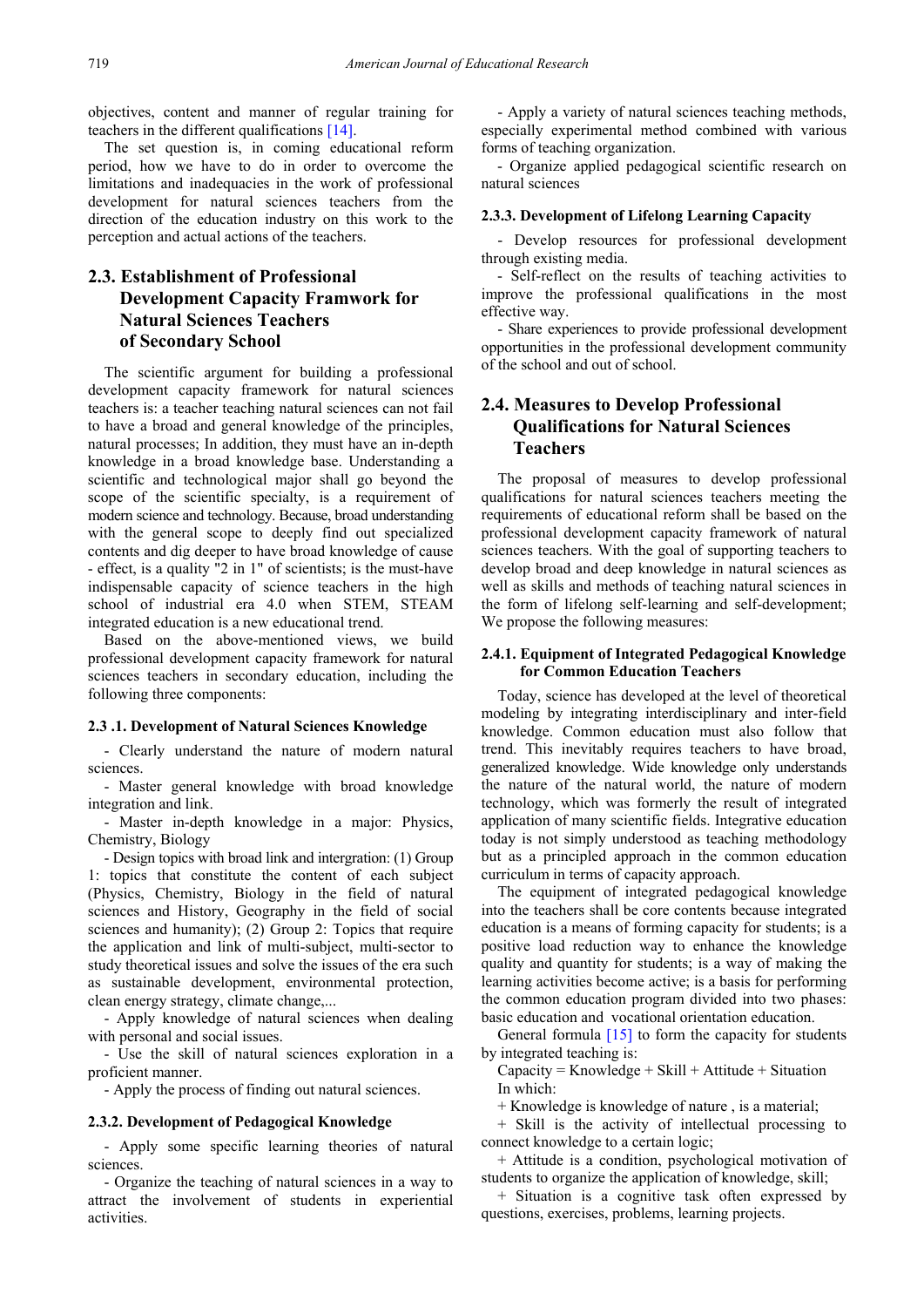Thus, a teacher having the capacity of integrated teaching is the person to know to choose knowledge, has skill to design cognitive situations to organize students to mobilize, choose to connect knowledge and skills in a certain logic to solve the problem satisfying the cognitive needs.

The range and variety of knowledge, skills to be mobilized, connected depends on specific cognitive situations or contexts. In principle, the wider the scope is, the greater the variety is, the more developed the integrated capacity of students are.The more contents the topic can include, the higher the capacity of intergrated organization is, and thereby the more active the load reduction is by refining the spreading core, eliminating fragmented information. In order to have a topic design skill that satisfies that requirement, the teachers must have broad, generalized knowledge. This is one of the reasons to train teachers the above mentioned natural principles. The teachers who have been trained in-depth a subject in the field of natural sciences on the basis of broad knowledge of natural principles have the ability to mobilize and select specialized knowledge contents to prove, clarify the natural principles and organize students to deepen the specialized contents. This is a basis for flexibly assigning a natural sciences teacher or three specialized teachers to teach the subject depending on specific conditions.

## **2.4.2. Professional Development for Teachers in the Context of Common Education; Establishment of a Professional Development Community to Provide Regular and Professional Support to the Teaching Staff of Natural Sciences in and Outside the School**

Future natural sciences teachers should have the opportunity to become active participants in school activities through becoming student teacher, trainee and doing research. In common education schools, teachers need to coordinate with their colleagues to develop curricula, actively participate in professional and specialized training networks for trainees. The challenge in professional development for natural sciences teachers is to create situations of optimal learning cooperation in which connecting the experiences and demands of each teacher with the professional development community in each school.

Carrying out the guideline through the common education environment determines the contents, objectives and methods of training and fostering teachers. With that guideline, the common education schools shall be used in all professional development activities for natural sciences teachers. In summary, the professional development of natural sciences teachers in the field is being effectively applied in countries with developed education and the destination that Vietnam education looks forward to. The formation of communitybased learning groups that jointly cooperate and share and move forward to the professional development of each individual and community is always more effective and practical than single activities of each individual in the field, which is the development trend of modern school.

## **2.4.3. Establishment of Professional Development Standard for Natural Sciences Teachers**

In times of rapidly evolving science and technology, teachers must continuously develop their professional qualifications for enough capacity to teach. Therefore, it is necessary to develop a set of standards for professional development for natural sciences teachers so that they can learn and develop in a lifelong manner. This is also the basis for teachers to self-assess themselves and for management levels to annually review the quality of teachers. At the same time, based on the standards, it is possible to develop training programs for students in pedagogical schools and to establish teacher fostering programs in common education level. It is also the basis to propose policy regimes for teachers. However, as stated above, the professional development for teachers is regular and continuous, hence it is not possible to divide the standards into the sub-standards for future teacher training and standards for professional development of teachers under practice. The establishment of standards should follow the purpose of linking initial training with regular fostering of in-service teachers under a process.

## **2.4.4. Professional Qualifications Development for Natural Sciences Teachers Must be Based on the Professional Development of the Teachers Themselves; Associated with the Regime of Preferential Treatment and Honor of the Society for Teaching Profession**

Professional development for teachers in general and natural sciences teachers in particular is required to: (1) come from the objective requirements of the sector, the educational institution and other professional requirements; (2) based on the professional development demand of the teachers themselves. The top-down and bottom-up organic combination in professional development for natural sciences teachers makes the activity become balanced, harmonious and sustainable. The experience of other countries shows that when the professional qualifications development for teachers becomes their own needs, the forms of fostering will really come in handy and attract teachers to involve in a voluntary, active and creative manner. Moreover, the professional development for natural sciences teachers associated with quality improvement shall have a regime of recruiting, using, creating an environment for teachers to work autonomously and creatively; the preferential treatment and the honor of the society for the teaching profession and teachers themselves. The policies of honor of the society for the teachers are really the key to help teachers become proud of their career, thereby devoting themselves and actively cultivating and developing their career without any urge from administrative requirements.

# **3. Conclusion**

As the contents of natural sciences knowledge have been constantly increasing rapidly and changing, the knowledge of science teachers needs to be updated continuously. Integrated education in the natural sciences has become an indispensable trend in the 4.0 revolution era, thus requiring natural sciences teachers to constantly update information in terms of theory and technological application. In addition, natural sciences teachers must participate in the development and adjustment of curriculum. All of these issues require that natural